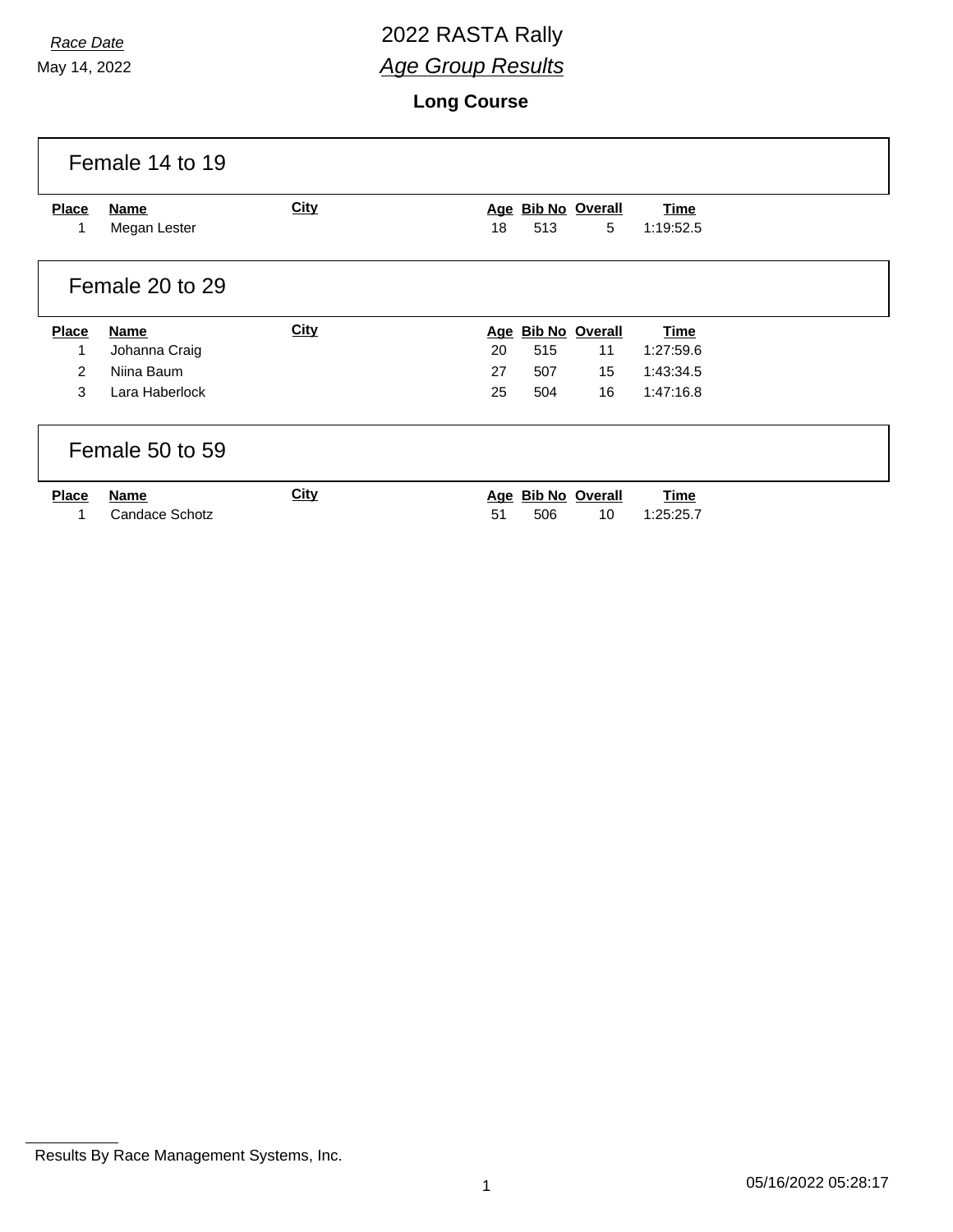$\sqrt{ }$ 

# *Race Date* 2022 RASTA Rally *Age Group Results*

**Long Course**

|                   | Male 14 to 19               |             |                                                                   |  |  |  |  |  |
|-------------------|-----------------------------|-------------|-------------------------------------------------------------------|--|--|--|--|--|
| <b>Place</b>      | <b>Name</b>                 | <b>City</b> | Age Bib No Overall<br><b>Time</b>                                 |  |  |  |  |  |
| 1                 | Jakob Craig                 |             | 516<br>18<br>1<br>1:09:25.1                                       |  |  |  |  |  |
| $\overline{2}$    | Holden Schmitz              |             | 510<br>14<br>12<br>1:29:34.7                                      |  |  |  |  |  |
|                   | Male 20 to 29               |             |                                                                   |  |  |  |  |  |
| <b>Place</b>      | <b>Name</b>                 | <b>City</b> | Age Bib No Overall<br><b>Time</b>                                 |  |  |  |  |  |
| 1                 | Jacob Haberlock             |             | 24<br>503<br>13<br>1:32:24.6                                      |  |  |  |  |  |
| $\overline{2}$    | Nate Schoone                |             | 28<br>509<br>14<br>1:34:56.1                                      |  |  |  |  |  |
|                   | Male 30 to 39               |             |                                                                   |  |  |  |  |  |
| <b>Place</b>      | Name                        | <b>City</b> | Age Bib No Overall<br><b>Time</b>                                 |  |  |  |  |  |
| 1                 | <b>Branden Downs</b>        |             | 35<br>502<br>3<br>1:11:45.3                                       |  |  |  |  |  |
| 2                 | Krznarich Dan               |             | 39<br>500<br>1:22:04.3<br>6                                       |  |  |  |  |  |
| 3                 | Maki Brandon                |             | 36<br>501<br>1:22:28.2<br>$\overline{7}$                          |  |  |  |  |  |
| 4                 | <b>Michael Burkett</b>      |             | 31<br>511<br>1:22:36.4<br>8                                       |  |  |  |  |  |
|                   | Male 40 to 49               |             |                                                                   |  |  |  |  |  |
| <b>Place</b>      | <b>Name</b>                 | <b>City</b> | Age Bib No Overall<br><b>Time</b>                                 |  |  |  |  |  |
| 1                 | Jon Lester                  |             | 47<br>512<br>1:10:36.3<br>$\overline{2}$                          |  |  |  |  |  |
| $\overline{2}$    | Matt Block                  |             | 41<br>514<br>1:24:52.0<br>9                                       |  |  |  |  |  |
| Male 50 to 59     |                             |             |                                                                   |  |  |  |  |  |
| <b>Place</b>      | <b>Name</b>                 | <b>City</b> | Age Bib No Overall<br><b>Time</b>                                 |  |  |  |  |  |
| 1                 | Chris Schotz                |             | 51<br>505<br>4<br>1:14:32.1                                       |  |  |  |  |  |
|                   | Male 60 to 69               |             |                                                                   |  |  |  |  |  |
| <b>Place</b><br>1 | <b>Name</b><br>Roger Mankus | City        | Age Bib No Overall<br><b>Time</b><br>61<br>508<br>17<br>1:47:55.0 |  |  |  |  |  |
|                   |                             |             |                                                                   |  |  |  |  |  |

Results By Race Management Systems, Inc.

٦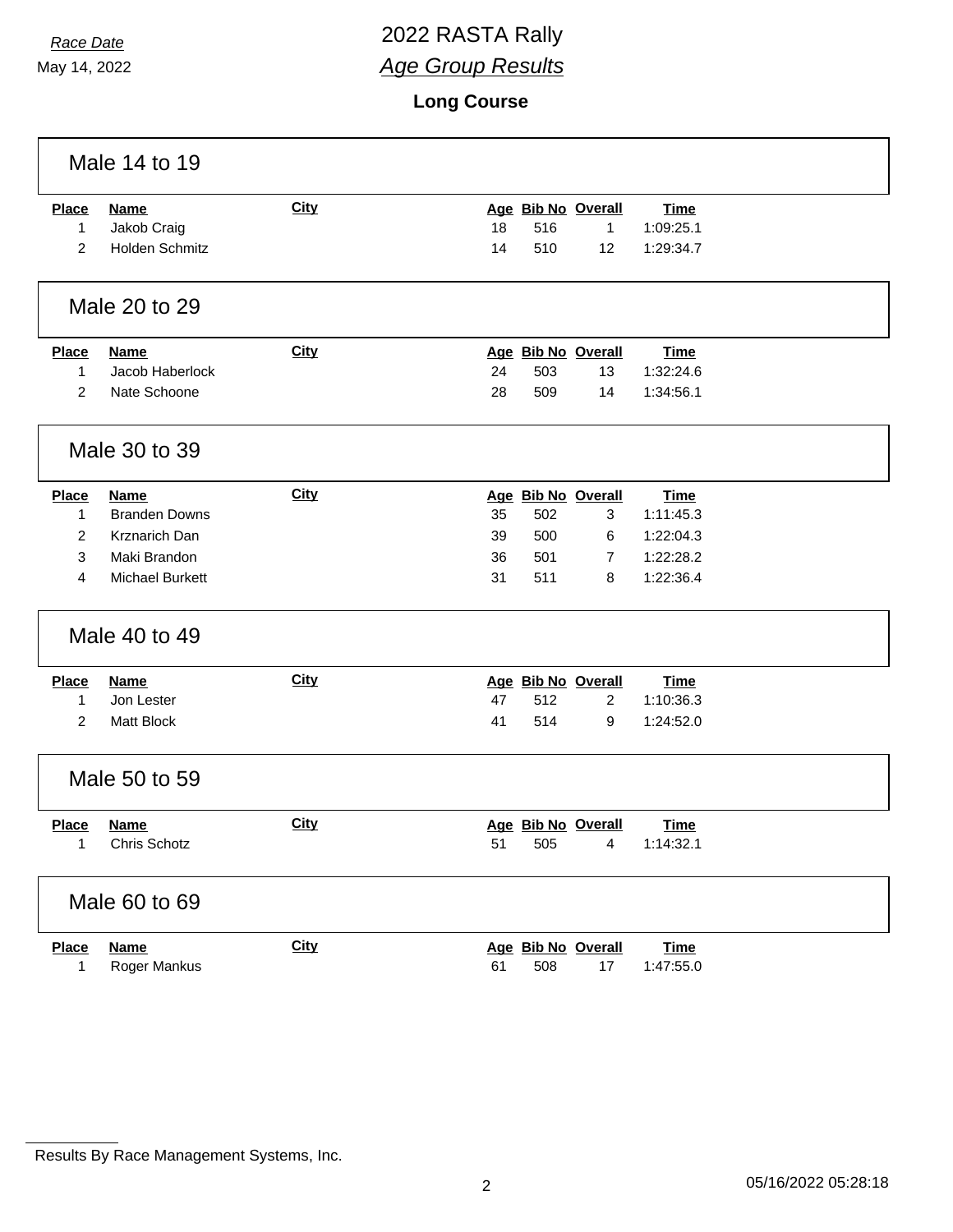# *Race Date* 2022 RASTA Rally *Age Group Results*

**Short Course**

| Female 13 and Under |                        |             |    |     |                    |             |  |  |
|---------------------|------------------------|-------------|----|-----|--------------------|-------------|--|--|
| <b>Place</b>        | <b>Name</b>            | City        |    |     | Age Bib No Overall | <b>Time</b> |  |  |
| 1                   | Clara Pudlowski        |             | 12 | 115 | 23                 | 1:27:57.5   |  |  |
| $\overline{2}$      | <b>Allison Block</b>   |             | 12 | 122 | 25                 | 1:31:14.9   |  |  |
| Female 14 to 19     |                        |             |    |     |                    |             |  |  |
| <b>Place</b>        | <b>Name</b>            | <b>City</b> |    |     | Age Bib No Overall | <b>Time</b> |  |  |
| $\mathbf{1}$        | <b>Violet Biolo</b>    |             | 14 | 112 | $\overline{2}$     | 55:41.3     |  |  |
| $\overline{2}$      | Macy Lester            |             | 15 | 119 | 6                  | 59:25.1     |  |  |
| 3                   | Emma Mankus            |             | 15 | 105 | 21                 | 1:27:05.7   |  |  |
| 4                   | Willa Bureta           |             | 14 | 124 | 22                 | 1:27:52.2   |  |  |
| Female 20 to 29     |                        |             |    |     |                    |             |  |  |
| Place               | <b>Name</b>            | City        |    |     | Age Bib No Overall | <b>Time</b> |  |  |
| $\mathbf 1$         | <b>Emily Kruk</b>      |             | 29 | 108 | 14                 | 1:09:32.1   |  |  |
| 2                   | Anja Erickson          |             | 21 | 103 | 16                 | 1:15:41.6   |  |  |
| Female 40 to 49     |                        |             |    |     |                    |             |  |  |
| Place               | <b>Name</b>            | <b>City</b> |    |     | Age Bib No Overall | <b>Time</b> |  |  |
| $\mathbf{1}$        | Sara Sommer            |             | 42 | 111 | 9                  | 1:02:45.4   |  |  |
| $\overline{2}$      | Sally Lester           |             | 47 | 120 | 10                 | 1:04:13.6   |  |  |
| 3                   | <b>Greer Lundquist</b> |             | 41 | 110 | 19                 | 1:18:26.4   |  |  |
| 4                   | Janice Bureta          |             | 43 | 125 | 26                 | 1:35:05.0   |  |  |
|                     |                        |             |    |     |                    |             |  |  |

Results By Race Management Systems, Inc.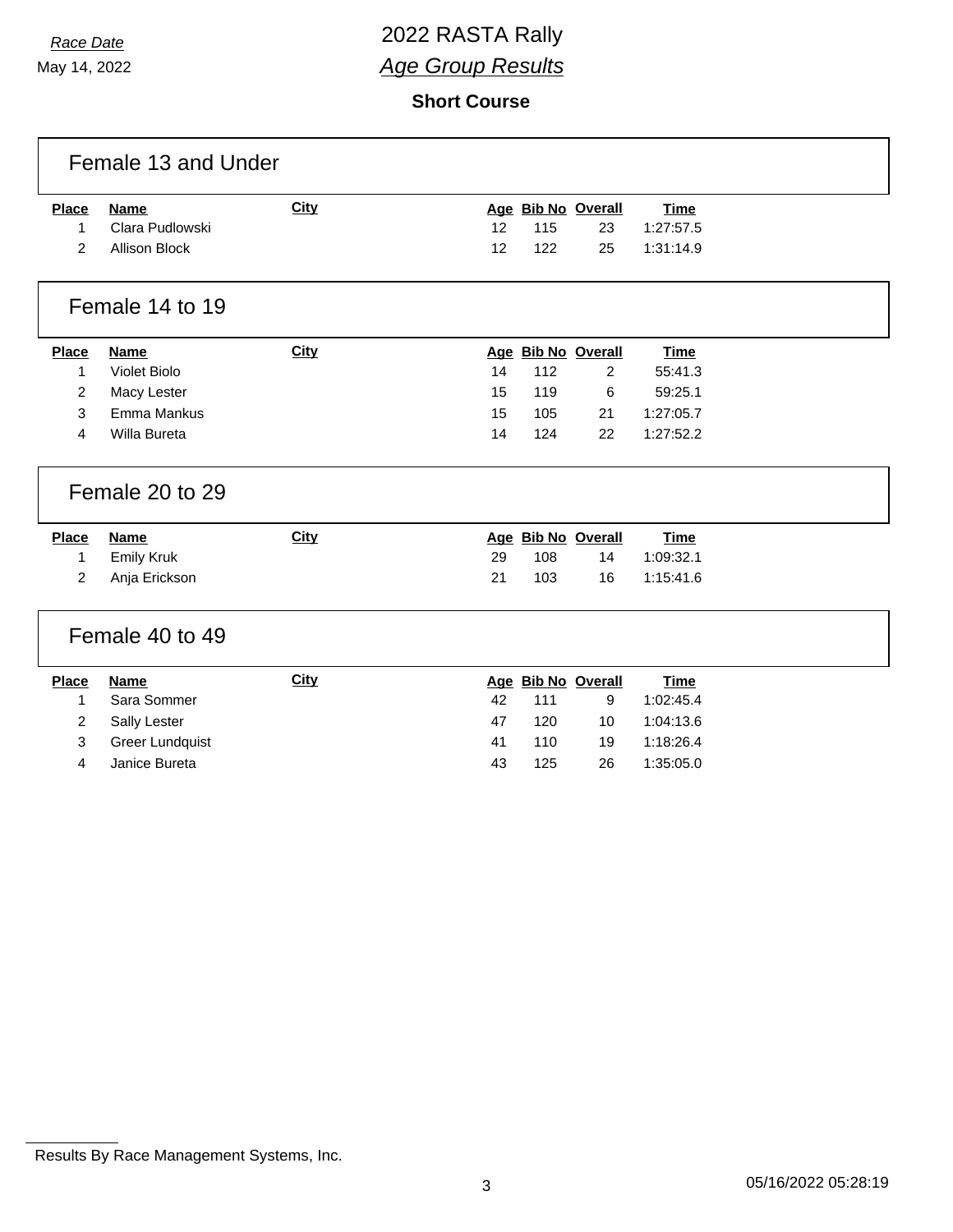# *Race Date* 2022 RASTA Rally *Age Group Results*

**Short Course**

| Male 13 and Under                                |                                                                                                                 |             |                            |                                                       |                                    |                                                                          |  |
|--------------------------------------------------|-----------------------------------------------------------------------------------------------------------------|-------------|----------------------------|-------------------------------------------------------|------------------------------------|--------------------------------------------------------------------------|--|
| <b>Place</b><br>$\mathbf{1}$                     | <b>Name</b><br><b>Austen Slette</b>                                                                             | <b>City</b> | 11                         | 117                                                   | Age Bib No Overall<br>18           | <b>Time</b><br>1:16:08.3                                                 |  |
| Male 14 to 19                                    |                                                                                                                 |             |                            |                                                       |                                    |                                                                          |  |
| <b>Place</b><br>1<br>2<br>3                      | <b>Name</b><br>Joey Belanger<br>Olin Slette<br>Levi Gleason                                                     | City        | 16<br>14<br>15             | 104<br>118<br>106                                     | Age Bib No Overall<br>1<br>5<br>12 | <b>Time</b><br>47:34.2<br>58:18.4<br>1:06:00.2                           |  |
| Male 20 to 29                                    |                                                                                                                 |             |                            |                                                       |                                    |                                                                          |  |
| <b>Place</b><br>1                                | <b>Name</b><br>Dan Gwidt                                                                                        | <b>City</b> | 22                         | 107                                                   | Age Bib No Overall<br>17           | <b>Time</b><br>1:15:43.5                                                 |  |
| Male 30 to 39                                    |                                                                                                                 |             |                            |                                                       |                                    |                                                                          |  |
| <b>Place</b><br>1                                | <b>Name</b><br>Luke Villeneuve                                                                                  | City        | 33                         | Age Bib No Overall<br>102                             | $\overline{7}$                     | <b>Time</b><br>1:00:59.9                                                 |  |
| Male 40 to 49                                    |                                                                                                                 |             |                            |                                                       |                                    |                                                                          |  |
| <b>Place</b><br>$\mathbf{1}$<br>2<br>3<br>4<br>5 | <b>Name</b><br><b>Ben Bielefeldt</b><br>Jeremy Biolo<br>Luke<br>Laggis<br><b>Andrew Schilte</b><br>Tommy Bureta | <b>City</b> | 41<br>47<br>48<br>41<br>46 | Age Bib No Overall<br>100<br>114<br>121<br>101<br>123 | $\mathbf{3}$<br>4<br>8<br>13<br>24 | <b>Time</b><br>56:44.3<br>57:43.4<br>1:01:24.3<br>1:06:43.8<br>1:28:49.6 |  |
| Male 50 to 59                                    |                                                                                                                 |             |                            |                                                       |                                    |                                                                          |  |
| <b>Place</b><br>1                                | <b>Name</b><br>Jack Wales                                                                                       | <b>City</b> | 59                         | 116                                                   | Age Bib No Overall<br>11           | <b>Time</b><br>1:04:36.0                                                 |  |
| Male 60 to 69                                    |                                                                                                                 |             |                            |                                                       |                                    |                                                                          |  |
| <b>Place</b><br>1                                | <b>Name</b><br>Scot Wallace                                                                                     | <b>City</b> | 62                         | 109                                                   | Age Bib No Overall<br>15           | <b>Time</b><br>1:09:38.8                                                 |  |

Results By Race Management Systems, Inc.